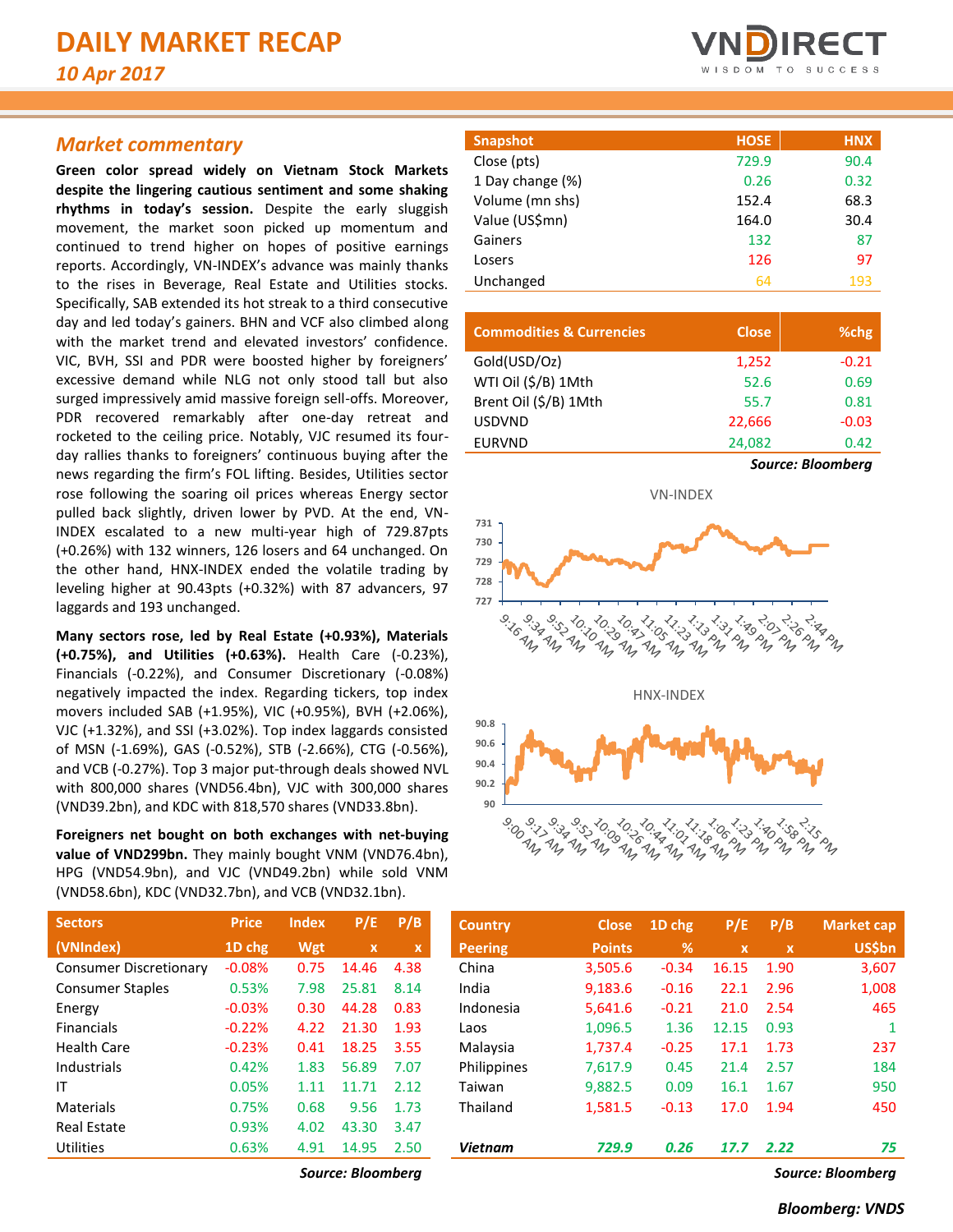

# **Market News**

**Oil headed for its longest run of gains this year as Libya's biggest oil field was said to have suffered another outage while Russia signaled it's weighing an extension of OPEC-led production cuts.** Futures gained for a fifth day in New York after advancing 3.2% last week following a U.S. military strike on Syria. Libya's Sharara field stopped producing just one week after it reopened, according to two people familiar with the matter, although it wasn't clear why. Russia's energy ministry has been in discussions with oil companies regarding the need to prolong the six-month deal when it expires, Energy Minister Alexander Novak said Friday. *(Bloomberg)*

**Vietnam's 1Q state revenue reached VND281trl (+15% YoY).** State revenue rose on higher income from crude oil (+16% YoY) and import-export activities with tax from imports and exports jumping by 18.5% YoY. However, State expenses increased by 7.8% YoY to VND285trl. For more information, Government also sold VND56.5trl of domestic bonds vs. the year plan of VND183.3trl. *(Bloomberg)*

**Vietnam's leather and footwear exports could reach US\$26bn by 2020.** The country is targeting to earn between US\$24bn to US\$26bn from leather and footwear exports by 2020 under a revised plan for the leather and footwear industry's development until 2025 with a vision to 2035. Under the revised plan, the sector's annual production value is expected to grow by 11.62% in the 2016-2020 period, 8.87% in the 2021-2025 period and 6.04% in 2026-2035 period. *(En.vietnamplus.vn)*

**US\$778mn is invested in green energy projects in Vietnam.** Out of the 110 foreign direct investment (FDI) projects into Vietnam in the field of electricity and gas production, 16 are in green energy, with total registered capital of US\$778mn, accounting for 14.5% of total number of project and 6% of total registered capital, according to the Foreign Investment Agency (FIA) at the Ministry of Planning and Investment*. (En.vietnamnet.vn)*

# **Corporate News**

**Thanh Cong Textile Garment Investment Trading JSC (TCM VN) - 2017 business plan, dividend payment, FOL lifting, and key personnel change:** In 2017 AGM on Apr 07, TCM's shareholders have approved 2017 consolidated business targets of VND3.243trl in revenue (+5.6% YoY), VND177.77bn in EAT (+54.5%), and 10% in dividend ratio (not stated in cash or stock). The company will pay 2016 cash dividend of VND500/share and 2016 stock dividend at the ratio of 20:1 within 3 months after getting approved in the AGM. Besides, the shareholders have approved the FOL increase plan from the current 49% to 70% in 2017 and to 100% at a later undecided date. In addition, Mr. Tran Nhu Tung has resigned from his BoD member position and Mr. Lee Woo Hae has been elected as new BoD member replacing Mr. Tung. *(Thanhcong.com.vn & Bloomberg)*

**Masan Resources Corporation (MSR VN) - 2017 business plan:** MSR sets 2017 business targets at VND5.4trl - VND5.6trl in revenue (+22%-27% YoY) and VND150bn - VND290bn in EAT (+36%- 164% YoY). *(Bloomberg)*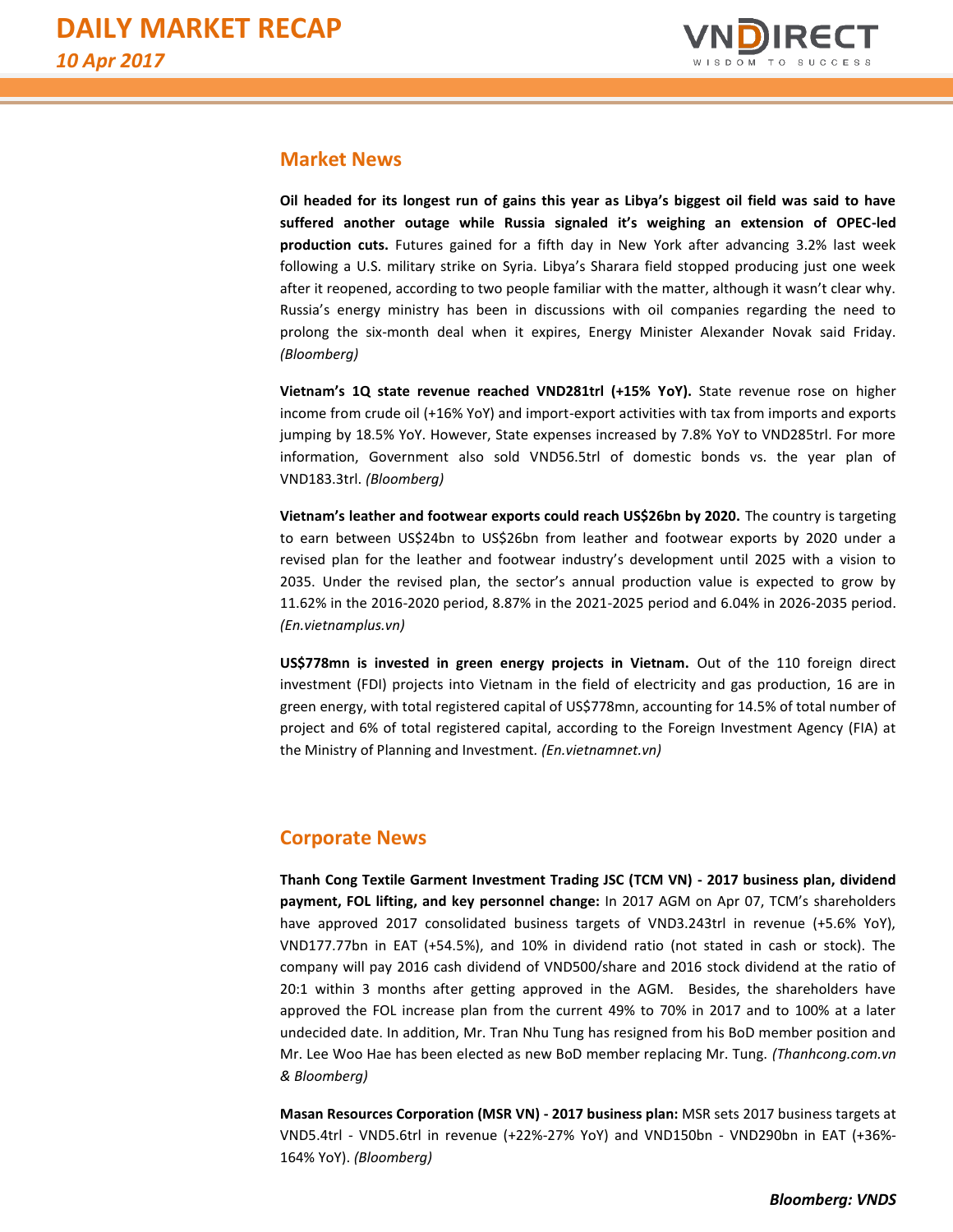

**Phuoc Hoa Rubber JSC (PHR VN) - 1Q2017 business results:** For 1Q2017, PHR recorded an increase of 130% YoY to VND327bn in revenue (including skim latex's). However, the company has not disclosed further information regarding its earnings. In addition, PHR exploited about 2,594 tons of latex in Q1 (meeting 18.5% of full-year target and +3% YoY), the company said in exchange statement. Besides, the firm sold 7,209 tons of finished latex with the average price of VND45.1mn/ton in the period (+67% YoY). For further information, in 2017, PHR targets 29,500 tons in sale volume, VND1.328trl in total revenue (-2.1% YoY) and VND271.3bn in EBT (+4.5% YoY). The firm also plans to pay 2016 cash dividend of VND1,800/share and 2017 dividend at the ratio of 15% (not stated in cash or stock). *(Cafef.vn & Bloomberg)*

**Development Investment Construction JSC (DIG VN) - 2017 business plan:** In 2017, DIG targets increasing revenue to VND1.4trl (+26% YoY) and net profit to VND128bn (+96.9% YoY). Besides, the firm also plans to pay 2017 cash dividend at VND800-VND1,000/share. *(Bloomberg)*

**F.I.T Investment JSC (FIT VN) - 2017 business plan and shareholder's activity**: In 2017, FIT expects to achieve VND2.513trl in consolidated revenue (+0.96% YoY) and VND159bn in consolidated EAT (+11% YoY). Instead of paying 2017 dividend, the firm intends to retain all profits to expand its business operations. Besides, in the upcoming 2017 AGM, FIT will seek shareholders' approval to allow Dung Tam Investment JSC to raise its ownership in FIT to 51% without tender offer. For more information, FIT's Chairman Nguyen Van Sang is also the Chairman of Dung Tam Investment JSC, which currently holds 67.1mn FIT shares (26.35%) and has registered to buy an additional 10mn shares from Apr 10 to May 09. *(Vietstock.vn & Cafef.vn)*

**South Logistics JSC (STG VN) - shareholder's activity, 2017 business plan and dividend payment:**  In the upcoming AGM on Apr 12, STG's BoD will seek shareholders' approval for Indo Trans Logistics Corporation (ITL) to raise its ownership in the company from 20.31% to 30% without tender offer. For more information, STG sets 2017 business targets with VND1.759trl in consolidated revenue (+39.5% YoY), VND766.6bn in EBT and VND634.4bn in EAT (+469.2% YoY). The company also plans to pay 2017 dividend at the ratio of 15% (not stated in cash or stock). *(Cafef.vn)*

**An Phat Plastic and Green Environment JSC (AAA VN) – 1Q2017 estimated business results and 2Q2017 business plan:** For 1Q2017, the new factory 6A boosted the revenue and production output of AAA dramatically. In particular, the company estimated to achieve 18,600 tons in sale volume (+64.6% YoY), VND731bn in revenue (+79.6% YoY), and VND66bn in EAT (+131.6% YoY). For Q2, AAA plans to reach 24,000 tons in sale volume, VND888bn in revenue (+72% YoY) and VND50bn in EAT (+49% YoY). Besides, the company will offer to transfer 2.2mn shares of An Phat - Yen Bai Plastic and Mineral JSC within Apr 2017, noted that AAA currently owns 4.8mn shares of An Phat - Yen Bai (51.47%). *(Cafef.vn)*

**Agribank Securities Joint Stock Corporation (AGR VN) - supervision status:** Ho Chi Minh Stock Exchange (HOSE) has decided to put AGR under supervision status starting from Apr 13, as the company reported accumulated losses of VND156.19bn as of Dec 31, 2015 and VND561.92bn as of Dec 21, 2016, according to 2015 and 2016 audited consolidated financial reports. *(Cafef.vn)*

**Chuong Duong Corporation (CDC VN) – 2017 business plan:** In 2017, CDC expects to achieve VND500bn in total output value (+19.29% YoY), VND400bn in revenue (+11.14% YoY) and VND35bn in EBT (+72.76% YoY). *(Vietstock.vn)*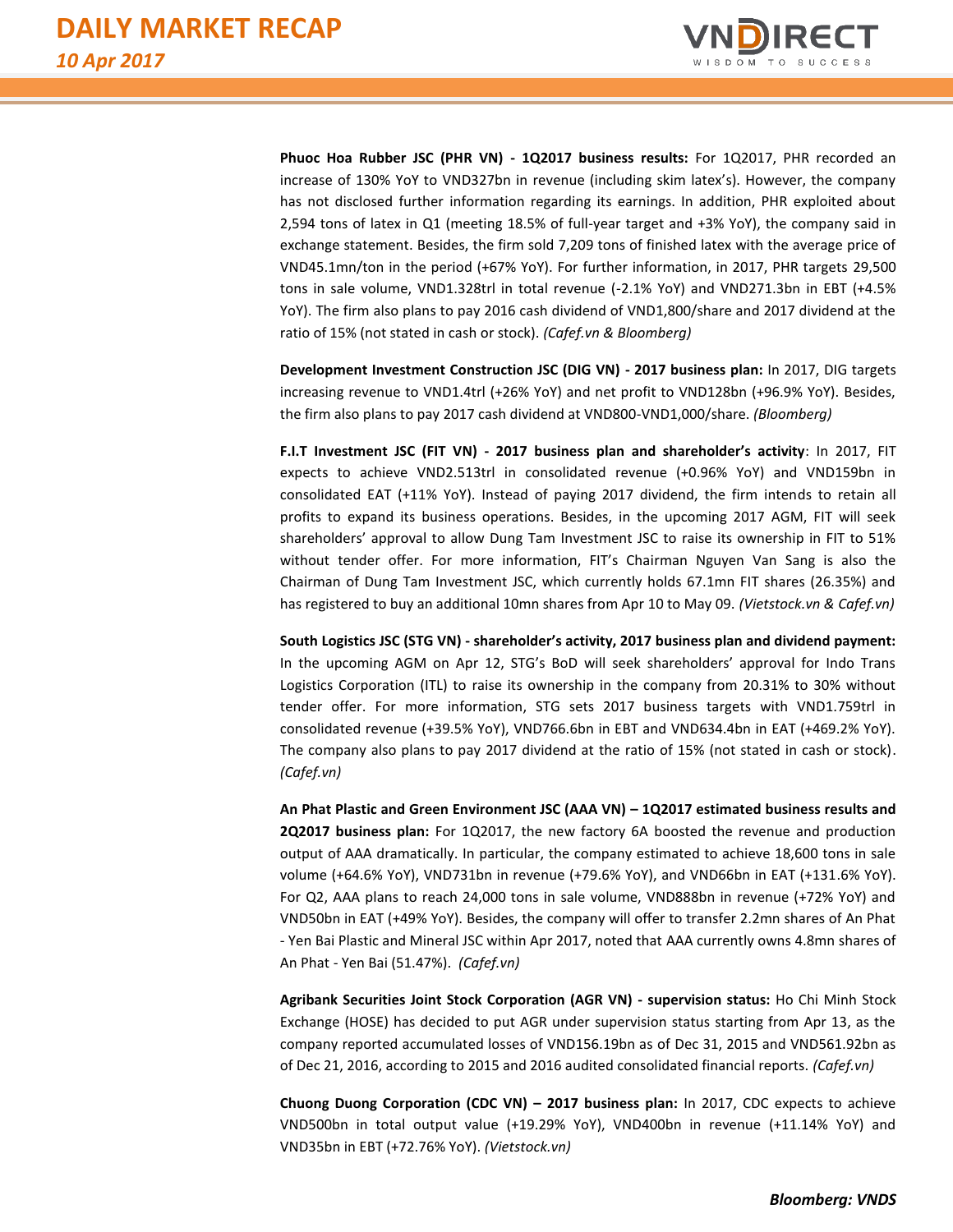

**Safoco Foodstuff JSC (SAF VN) - 2017 business plan and dividend payment:** SAF's shareholders have approved 2017 business plan with 11,200 tons in sale volume (+7% YoY), VND900bn in total revenue (+1.8% YoY), VND37.6bn in EBT (unchanged compared to 2016's) and EAT of VND30.1bn (+0.8% YoY). The company will pay dividend at the ratio of 27% (not stated in cash or stock). *(Cafef.vn)*

**Viet Nam Trading and Construction Development Investment JSC (MBG VN) - dividend payment and share issuance:** Apr 13 and Apr 14 will be the ex-date and record date, respectively, for receiving 2016 stock dividend at the ratio of 10:1 and executing share purchase rights of the existing shareholders at the ratio of 2:3 with the price of VND10,000/share. The purchase rights will be transferable from Apr 21 to May 05 while the subscription period will be from Apr 21 to May 10. Additionally, on Mar 29, Mr. Vu Quang Doanh purchased 46,100 MBG shares, thereby raising his stake in the company from 4.99% to 5.57% (445,300 shares) and became a major shareholder. *(Cafef.vn)*

**CNG Viet Nam JSC (CNG VN) – 2016 dividend payment and 2017 business plan:** CNG's BoD plans to pay 2016 dividend at the ratio of 30% (not stated in cash or stock), which be funded by 2016 EAT of VND81bn. Besides, in 2017, the company targets 110mn Sm<sup>3</sup> in gas sale volume (including 100mn Sm<sup>3</sup> from Southern market), VND980.6bn in revenue (+9.2% YoY), VND101bn in EBT (-31.6% YoY) and VND80.8 in EAT (-32.8% YoY). The firm also plans to pay 2017 dividend at the ratio of 15% (not stated in cash or stock). *(Cafef.vn)*

**Vietjet Aviation JSC (VJC VN) – FOL lifting, share issuance and key personnel change:** In the upcoming 2017 AGM, which is scheduled on Apr 20, VJC's BoD will seek shareholders' approval to lift the current FOL ratio of 30%. Additionally, the company also plans to issue bonus shares and ESOP shares as well as to select new BoD and Supervisory Board members for the term 2017-2020. For further information, VJC's 2017 AGM will be held at The Municipal Theatre of Ho Chi Minh City, No. 7 Cong Truong Lam Son Street, Ben Nghe Ward, District 1, HCMC. *(Vietstock.vn & Cafef.vn)*

**Thuan An Wood Processing JSC (GTA VN) – dividend payment:** Apr 21 and Apr 24 will be the exdate and record date, respectively, for receiving 2016 cash dividend of VND1,000/share (est. 2016 dividend yield of 7.8%). The payment is expected on May 19. *(Vietstock.vn)*

**Post and Telecommunication Investment and Construction JSC (PTC VN) – shareholder's activity:** On Mar 28, Mr. Tran Duc Uan fully divested 1.1mn PTC shares (6.11%) and was no longer the company's major shareholder. *(Cafef.vn)*

**Tan Tao Investment and Industry Corporation (ITA VN) – shareholder's activity:** BoD member cum Vice CEO Tran Hoang An has registered to buy 5mn ITA shares from Apr 12 to May 07 via order-matching and put-through methods. If successful, he will raise his stake from 0% to 0.53%. *(Cafef.vn)*

**De Tam JSC (DTA VN) – shareholder's activity:** BoD member cum CEO Pham Thi Kim Xuan has registered to buy 750,000 DTA shares from Apr 11 to May 05 via order-matching method. If successful, her stake in DTA will be raised to 1,329,580 shares (8.86%). *(Cafef.vn)*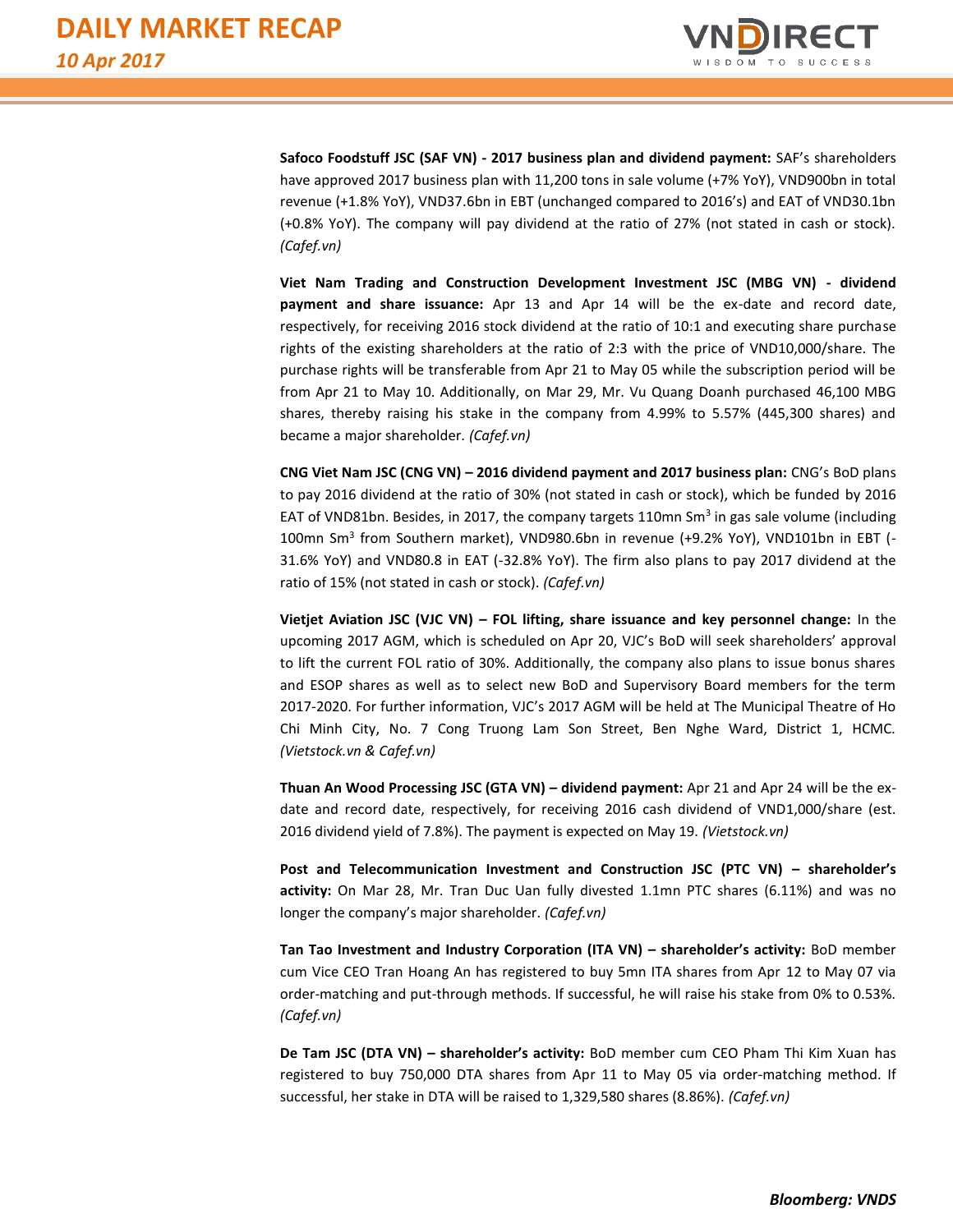

## **MARKET MOVEMENTS**

|                    |              |       | <b>HOSE</b> |         |              |                    |              |       | <b>HNX</b> |         |            |
|--------------------|--------------|-------|-------------|---------|--------------|--------------------|--------------|-------|------------|---------|------------|
| <b>Top gainers</b> |              |       |             |         | <b>VND</b>   | <b>Top gainers</b> |              |       |            |         | <b>VND</b> |
| <b>Ticker</b>      | Last         | Chg   | %chg        | Vol.    | <b>Index</b> | <b>Ticker</b>      | Last         | Chg   | %chg       | Vol.    | Index      |
|                    | <b>Price</b> |       |             |         | impact       |                    | <b>Price</b> |       |            |         | impact     |
| <b>POM</b>         | 16,850       | 1,100 | 7.0         | 16,040  | 0.089        | <b>HLC</b>         | 11.000       | 1,000 | 10.0       | 100     | 0.000      |
| <b>DTA</b>         | 2,460        | 160   | 7.0         | 132,450 | 0.001        | <b>ARM</b>         | 29,200       | 2,600 | 9.8        | 200     | 0.000      |
| <b>DAG</b>         | 13,850       | 900   | 7.0         | 682,180 | 0.016        | <b>BAX</b>         | 22,500       | 2,000 | 9.8        | 1,400   | 0.000      |
| <b>SSC</b>         | 58,600       | 3,800 | 6.9         | 3,170   | 0.025        | <b>VND</b>         | 15,800       | 1,400 | 9.7        | 1.17MLN | 0.000      |
| <b>TAC</b>         | 60,800       | 3,900 | 6.9         | 3,270   | 0.032        | <b>PGT</b>         | 3,400        | 300   | 9.7        | 900     | 0.000      |

| <b>Top losers</b> |              |        |        |         | <b>VND</b>   |
|-------------------|--------------|--------|--------|---------|--------------|
| <b>Ticker</b>     | Last         | Chg    | %chg   | Vol.    | <b>Index</b> |
|                   | <b>Price</b> |        |        |         | impact       |
| <b>SVT</b>        | 8,830        | -660   | $-7.0$ | 10      | $-0.003$     |
| HID               | 3,630        | $-270$ | $-6.9$ | 2.92MLN | $-0.004$     |
| <b>HVX</b>        | 4,840        | $-360$ | $-6.9$ | 20      | $-0.006$     |
| VAF               | 12,100       | $-900$ | $-6.9$ | 2,490   | $-0.015$     |
| PIT               | 6,240        | -460   | $-6.9$ | 120     | $-0.003$     |

| <b>VND</b><br><b>Top index movers</b> |              |       |      |         |        |  |  |  |  |  |  |
|---------------------------------------|--------------|-------|------|---------|--------|--|--|--|--|--|--|
| <b>Ticker</b>                         | Last         | Chg   | %chg | Vol.    | Index  |  |  |  |  |  |  |
|                                       | <b>Price</b> |       |      |         | impact |  |  |  |  |  |  |
| <b>SAB</b>                            | 209,000      | 4,000 | 2.0  | 41,220  | 1.106  |  |  |  |  |  |  |
| VIC                                   | 42,400       | 400   | 1.0  | 949,330 | 0.455  |  |  |  |  |  |  |
| <b>BVH</b>                            | 59,500       | 1,200 | 2.1  | 375,080 | 0.352  |  |  |  |  |  |  |
| VJC                                   | 130,800      | 1,700 | 1.3  | 765,530 | 0.220  |  |  |  |  |  |  |
| SSI                                   | 23,900       | 700   | 3.0  | 3.14MLN | 0.148  |  |  |  |  |  |  |

|               | <b>Top index laggers</b> |        |        |          | <b>VND</b> |
|---------------|--------------------------|--------|--------|----------|------------|
| <b>Ticker</b> | Last                     | Chg    | %chg   | Vol.     | Index      |
|               | <b>Price</b>             |        |        |          | impact     |
| MSN           | 46,500                   | -800   | $-1.7$ | 137,410  | $-0.396$   |
| GAS           | 56,900                   | 400    | $-0.5$ | 485,730  | $-0.247$   |
| <b>STB</b>    | 12,800                   | $-350$ | $-2.7$ | 10.96MLN | $-0.224$   |
| <b>CTG</b>    | 17,900                   | $-100$ | $-0.6$ | 447,310  | $-0.160$   |
| VCB           | 36,700                   | $-100$ | $-0.3$ | 701,010  | $-0.155$   |

|                    |              |       | .    |         |            |             |              |       | .    |         |            |
|--------------------|--------------|-------|------|---------|------------|-------------|--------------|-------|------|---------|------------|
| <b>Top gainers</b> |              |       |      |         | <b>VND</b> | Top gainers |              |       |      |         | <b>VND</b> |
| Ticker             | Last         | Chg   | %chg | Vol.    | Index      | Ticker      | Last         | Chg   | %chg | Vol.    | Index      |
|                    | <b>Price</b> |       |      |         | impact     |             | <b>Price</b> |       |      |         | impact     |
| POM                | 16,850       | 1.100 | 7.0  | 16,040  | 0.089      | <b>HLC</b>  | 11.000       | 1,000 | 10.0 | 100     | 0.000      |
| <b>DTA</b>         | 2,460        | 160   | 7.0  | 132.450 | 0.001      | <b>ARM</b>  | 29.200       | 2,600 | 9.8  | 200     | 0.000      |
| DAG                | 13,850       | 900   | 7.0  | 682,180 | 0.016      | <b>BAX</b>  | 22,500       | 2,000 | 9.8  | 1,400   | 0.000      |
| SSC                | 58,600       | 3,800 | 6.9  | 3,170   | 0.025      | VND         | 15,800       | 1,400 | 9.7  | 1.17MLN | 0.000      |
| TAC                | 60,800       | 3.900 | 6.9  | 3,270   | 0.032      | PGT         | 3,400        | 300   | 9.7  | 900     | 0.000      |

| <b>Top losers</b> |                      |        |        |         | <b>VND</b>             | <b>Top losers</b> |                      |          |         |         | <b>VND</b>      |
|-------------------|----------------------|--------|--------|---------|------------------------|-------------------|----------------------|----------|---------|---------|-----------------|
| Ticker            | Last<br><b>Price</b> | Chg    | %chg   | Vol.    | <b>Index</b><br>impact | <b>Ticker</b>     | Last<br><b>Price</b> | Chg      | %chg    | Vol.    | Index<br>impact |
| SVT               | 8,830                | $-660$ | $-7.0$ | 10      | $-0.003$               | APP               | 8.100                | $-900$   | $-10.0$ | 200     | 0.000           |
| <b>HID</b>        | 3,630                | $-270$ | $-6.9$ | 2.92MLN | $-0.004$               | <b>DLR</b>        | 8.100                | $-900$   | $-10.0$ | 500     | 0.000           |
| <b>HVX</b>        | 4.840                | $-360$ | $-6.9$ | 20      | $-0.006$               | TTH               | 10.800               | $-1.200$ | $-10.0$ | 714.200 | 0.000           |
| VAF               | 12,100               | $-900$ | $-6.9$ | 2,490   | $-0.015$               | TV3               | 27.600               | $-3.000$ | $-9.8$  | 1,100   | 0.000           |
| PIT               | 6.240                | $-460$ | $-6.9$ | 120     | $-0.003$               | HKB               | 7,100                | $-700$   | $-9.0$  | 3.38MLN | 0.000           |

|            | <b>Top index movers</b> |       |      |         | <b>VND</b>   |            | <b>Top index movers</b> |       |      |          | <b>VND</b> |
|------------|-------------------------|-------|------|---------|--------------|------------|-------------------------|-------|------|----------|------------|
| Ticker     | Last                    | Chg   | %chg | Vol.    | <b>Index</b> | Ticker     | Last                    | Chg   | %chg | Vol.     | Index      |
|            | <b>Price</b>            |       |      |         | impact       |            | <b>Price</b>            |       |      |          | impact     |
| SAB        | 209.000                 | 4.000 | 2.0  | 41.220  | 1.106        | <b>SHB</b> | 6.300                   | 500   | 8.6  | 27.14MLN | 0.487      |
| VIC        | 42.400                  | 400   | 1.0  | 949.330 | 0.455        | <b>VND</b> | 15,800                  | 1.400 | 9.7  | 1.17MLN  | 0.158      |
| <b>BVH</b> | 59.500                  | 1.200 | 2.1  | 375.080 | 0.352        | SHS        | 8.400                   | 700   | 9.1  | 2.19MLN  | 0.071      |
| VJC        | 130,800                 | 1.700 | 1.3  | 765.530 | 0.220        | SLS        | 133.000                 | 6,000 | 4.7  | 46,900   | 0.033      |
| SSI        | 23,900                  | 700   | 3.0  | 3.14MLN | 0.148        | осн        | 5,900                   | 400   | 7.3  | 200      | 0.031      |

| <b>Top index laggers</b> |                      |        |        |          | <b>VND</b>      |               | Top index laggers    |          |        |         | <b>VND</b>             |
|--------------------------|----------------------|--------|--------|----------|-----------------|---------------|----------------------|----------|--------|---------|------------------------|
| Ticker                   | Last<br><b>Price</b> | Chg    | %chg   | Vol.     | Index<br>impact | <b>Ticker</b> | Last<br><b>Price</b> | Chg      | %chg   | Vol.    | <b>Index</b><br>impact |
| MSN                      | 46.500               | $-800$ | $-1.7$ | 137.410  | $-0.396$        | <b>ACB</b>    | 24.400               | $-400$   | $-1.6$ | 4.17MLN | $-0.346$               |
| GAS                      | 56,900               | 400    | $-0.5$ | 485.730  | $-0.247$        | VCS           | 160.100              | $-1,800$ | $-1.1$ | 55.200  | $-0.036$               |
| <b>STB</b>               | 12,800               | $-350$ | $-2.7$ | 10.96MLN | $-0.224$        | <b>HKB</b>    | 7.100                | $-700$   | $-9.0$ | 3.38MLN | $-0.032$               |
| <b>CTG</b>               | 17,900               | $-100$ | $-0.6$ | 447,310  | $-0.160$        | <b>HUT</b>    | 13,500               | $-200$   | $-1.5$ | 1.52MLN | $-0.030$               |
| VCB                      | 36,700               | $-100$ | $-0.3$ | 701,010  | $-0.155$        | <b>VCG</b>    | 15,400               | $-200$   | $-1.3$ | 1.60MLN | $-0.025$               |

|            | <b>Top active volume</b> |        |        |          | <b>VND</b>             | <b>Top active volume</b> |                      |        |        |          |                        |  |
|------------|--------------------------|--------|--------|----------|------------------------|--------------------------|----------------------|--------|--------|----------|------------------------|--|
| Ticker     | Last<br><b>Price</b>     | Chg    | %chg   | Vol.     | <b>Index</b><br>impact | <b>Ticker</b>            | Last<br><b>Price</b> | Chg    | %chg   | Vol.     | <b>Index</b><br>impact |  |
| <b>STB</b> | 12,800                   | $-350$ | $-2.7$ | 10.96MLN | $-0.224$               | <b>SHB</b>               | 6,300                | 500    | 8.6    | 27.14MLN | 0.000                  |  |
| <b>FLC</b> | 8,160                    | 30     | 0.4    | 10.09MLN | 0.008                  | CEO                      | 11,800               | 200    | 1.7    | 5.21MLN  | 0.000                  |  |
| <b>ITA</b> | 3,490                    | $-10$  | $-0.3$ | 8.41MLN  | $-0.004$               | ACB                      | 24.400               | $-400$ | $-1.6$ | 4.17MLN  | 0.000                  |  |
| HQC        | 2,510                    | -40    | $-1.6$ | 6.17MLN  | $-0.007$               | HKB                      | 7.100                | $-700$ | $-9.0$ | 3.38MLN  | 0.000                  |  |
| <b>ROS</b> | 169,100                  | $-200$ | $-0.1$ | 6.11MLN  | $-0.037$               | SHS                      | 8,400                | 700    | 9.1    | 2.19MLN  | 0.000                  |  |

*Source: Bloomberg*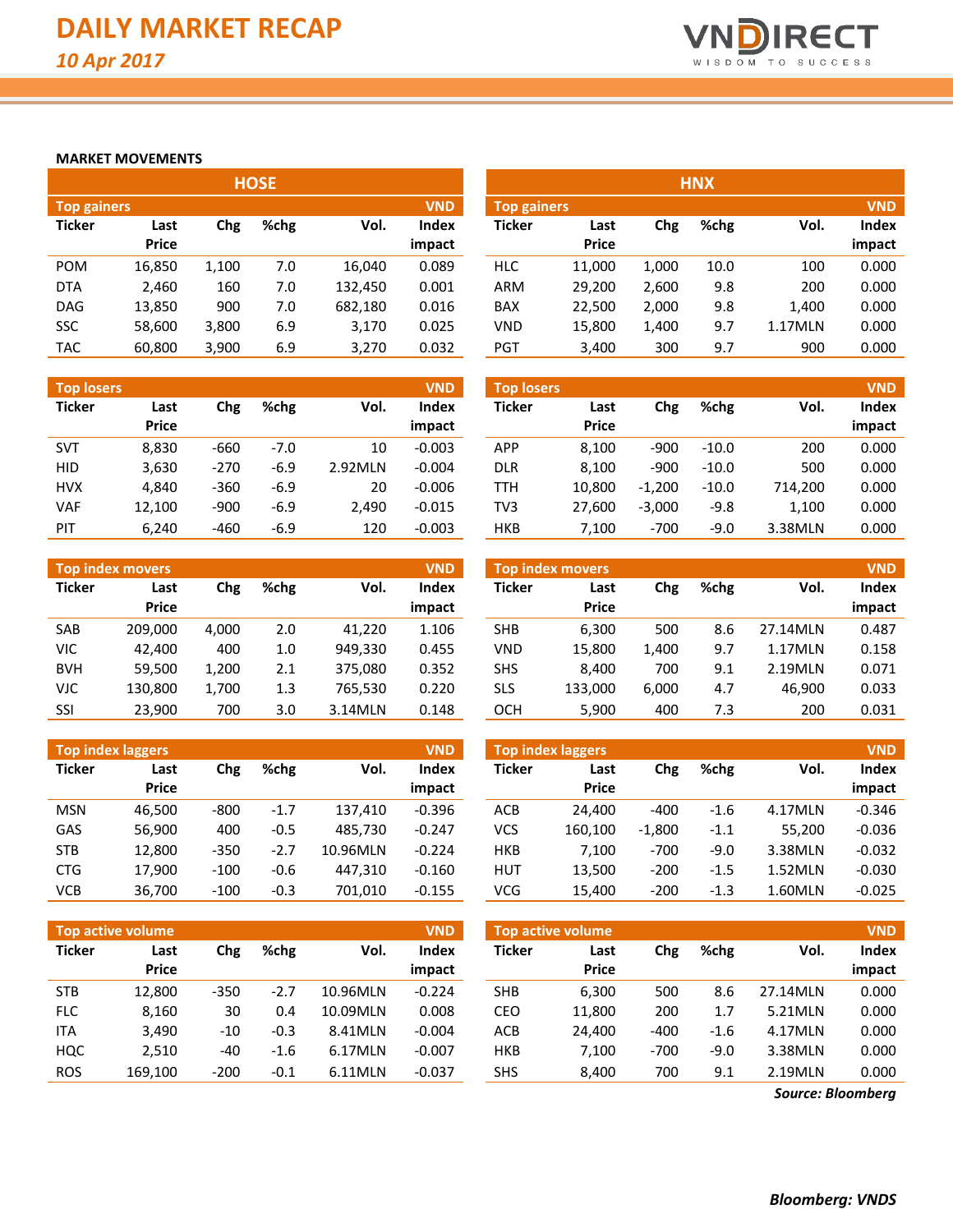

# **FOREIGN ACTIVITIES**

| <b>Volume (Mn'shs)</b> | <b>HOSE</b> | d/d       | <b>HNX</b> | d/d    | Value (VND'bn)        | <b>HOSE</b> | d/d      | <b>HNX</b> | d/d         |
|------------------------|-------------|-----------|------------|--------|-----------------------|-------------|----------|------------|-------------|
| <b>F.BUY</b>           | 14.0        | $-64.3%$  | 2.8        | 330.3% | <b>BUY</b>            | 581         | $-67.1%$ | 41         | 110.7%      |
| % of market            | 9.2%        |           | 1.5%       |        | % of market           | 15.8%       |          | 6.0%       |             |
| <b>F.SELL</b>          | 7.6         | $-81.4\%$ | 2.7        | 111.4% | <b>SELL</b>           | 296         | -84.9%   | 27         | 28.5%       |
| % of market            | 0.0%        |           | $0.0\%$    |        | % of market           | 0.0%        |          | 3.9%       |             |
| <b>NET BUY (SELL)</b>  | 6.3         |           | 0.1        |        | <b>NET BUY (SELL)</b> | 284         |          | 15         |             |
|                        |             |           |            |        |                       |             |          |            | $P = 1.101$ |

*Source: HSX, HNX*



#### **2017 ACCUMULATION**

| <b>Volume (Mn'shs)</b> | HNX % of 2016<br>% of 2016<br><b>HOSE</b> |       | Value (VND'bn) | <b>HOSE</b> | % of 2016             | <b>HNX</b> | % of 2016 |       |       |
|------------------------|-------------------------------------------|-------|----------------|-------------|-----------------------|------------|-----------|-------|-------|
| <b>BUY</b>             | 633.0                                     | 25.7% | 73.9           | 18.7%       | <b>BUY</b>            | 28.868     | 31.6%     | 1.105 | 17.8% |
| % of market            | 6.1%                                      |       | 2.7%           |             | % of market           | 14.1%      |           | 3.8%  |       |
| <b>SELL</b>            | 707.7                                     | 26.5% | 56.5           | 17.2%       | <b>SELL</b>           | 25.104     | 25.4%     | 884   | 17.4% |
| % of market            | 6.8%                                      |       | 2.1%           |             | % of market           | 12.2%      |           | 3.0%  |       |
| <b>NET BUY (SELL)</b>  | (74.7)                                    |       | 17.4           |             | <b>NET BUY (SELL)</b> | 3,764      |           | 221   |       |

*Source: HSX, HNX*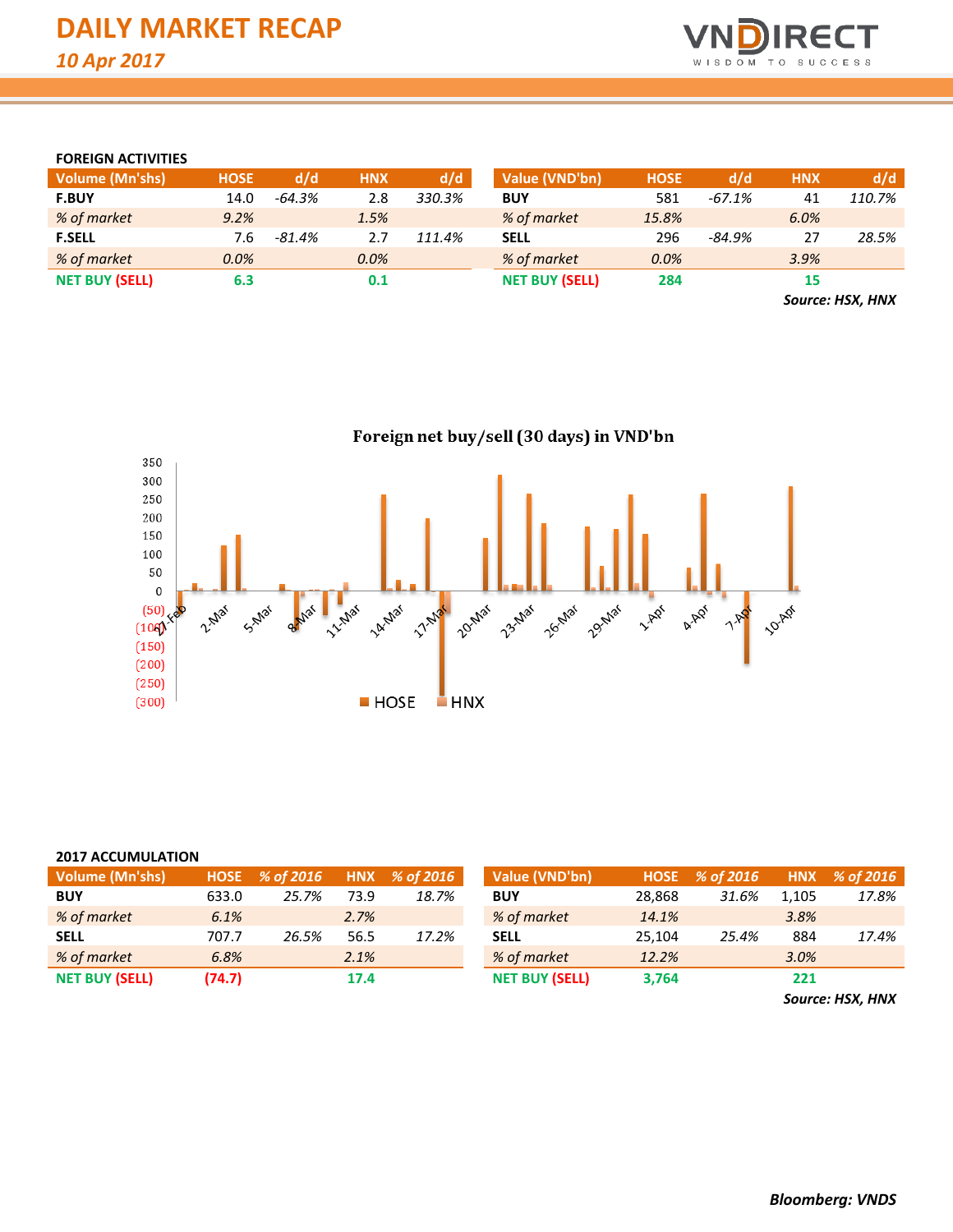

# **FOREIGN ACTIVITIES**

|               |                               | <b>HOSE</b> |         |       |                 | <b>HNX</b>    |                                         |        |         |       |                 |  |  |  |
|---------------|-------------------------------|-------------|---------|-------|-----------------|---------------|-----------------------------------------|--------|---------|-------|-----------------|--|--|--|
|               | Top buy by foreigners (value) |             |         |       | VND'bn          |               | Top buy by foreigners (value)<br>VND'bn |        |         |       |                 |  |  |  |
| <b>Ticker</b> | Last<br><b>Price</b>          | Chg         | %chg    | Value | Index<br>impact | <b>Ticker</b> | Last<br><b>Price</b>                    | Chg    | %chg    | Value | Index<br>impact |  |  |  |
| <b>VNM</b>    | 142,600                       | 0           | 0.00    | 76.4  | 0.000           | <b>VND</b>    | 15,800                                  | 1.400  | 9.72    | 13.1  | 0.000           |  |  |  |
| <b>HPG</b>    | 31,950                        | 100         | 0.31    | 54.9  | 0.036           | VGC           | 16,000                                  | $-100$ | $-0.62$ | 9.5   | 0.000           |  |  |  |
| VJC           | 130,800                       | 1,700       | 1.32    | 49.2  | 0.220           | <b>PVS</b>    | 16,900                                  | 100    | 0.60    | 8.4   | 0.000           |  |  |  |
| <b>CII</b>    | 37,950                        | $-250$      | $-0.65$ | 44.8  | $-0.030$        | <b>SHS</b>    | 8,400                                   | 700    | 9.09    | 4.0   | 0.000           |  |  |  |
| <b>VCB</b>    | 36,700                        | $-100$      | $-0.27$ | 36.1  | $-0.155$        | <b>BVS</b>    | 17,100                                  | 600    | 3.64    | 3.2   | 0.000           |  |  |  |

|               | Top sell by foreigners (value) |             |         |       | <b>VND'bn</b>          | VND'bn<br>Top sell by foreigners (value) |                      |        |         |              |                        |
|---------------|--------------------------------|-------------|---------|-------|------------------------|------------------------------------------|----------------------|--------|---------|--------------|------------------------|
| <b>Ticker</b> | Last<br><b>Price</b>           | %chg<br>Chg |         | Value | <b>Index</b><br>impact | <b>Ticker</b>                            | Last<br><b>Price</b> | Chg    | %chg    | <b>Value</b> | <b>Index</b><br>impact |
| <b>VNM</b>    | 142.600                        | 0           | 0.00    | 58.6  | 0.000                  | <b>PVS</b>                               | 16,900               | 100    | 0.60    | 9.4          | 0.000                  |
| <b>KDC</b>    | 40.450                         | 250         | 0.62    | 32.7  | 0.028                  | <b>SHB</b>                               | 6,300                | 500    | 8.62    | 8.0          | 0.000                  |
| <b>VCB</b>    | 36,700                         | $-100$      | $-0.27$ | 32.1  | $-0.155$               | IVS                                      | 11,200               | $-200$ | $-1.75$ | 2.9          | 0.000                  |
| <b>NLG</b>    | 29.000                         | 1.700       | 6.23    | 32.0  | 0.104                  | <b>VGC</b>                               | 16,000               | $-100$ | $-0.62$ | 1.9          | 0.000                  |
| <b>MSN</b>    | 46.500                         | $-800$      | $-1.69$ | 20.3  | $-0.396$               | <b>VCG</b>                               | 15.400               | $-200$ | $-1.28$ | 1.1          | 0.000                  |

|               | Top net buy by foreigners (value) |        |         |       | <b>VND'bn</b>   | Top net buy by foreigners (value) | <b>VND'bn</b>        |        |         |              |                 |
|---------------|-----------------------------------|--------|---------|-------|-----------------|-----------------------------------|----------------------|--------|---------|--------------|-----------------|
| <b>Ticker</b> | Last<br><b>Price</b>              | Chg    | %chg    | Value | Index<br>impact | Ticker                            | Last<br><b>Price</b> | Chg    | %chg    | <b>Value</b> | Index<br>impact |
| <b>HPG</b>    | 31,950                            | 100    | 0.31    | 42.9  | 0.036           | <b>VND</b>                        | 15,800               | 1,400  | 9.72    | 13.0         | 0.000           |
| <b>VJC</b>    | 130.800                           | 1.700  | 1.32    | 42.5  | 0.220           | <b>VGC</b>                        | 16,000               | $-100$ | $-0.62$ | 7.6          | 0.000           |
| <b>CII</b>    | 37,950                            | $-250$ | $-0.65$ | 41.9  | $-0.030$        | <b>SHS</b>                        | 8,400                | 700    | 9.09    | 4.0          | 0.000           |
| SSI           | 23,900                            | 700    | 3.02    | 32.0  | 0.148           | <b>BVS</b>                        | 17,100               | 600    | 3.64    | 3.1          | 0.000           |
| <b>HSG</b>    | 52,000                            | 200    | 0.39    | 27.3  | 0.017           | PGS                               | 17,700               | 100    | 0.57    | 0.6          | 0.000           |

|               | Top net sell by foreigners (value) |        |         |         | <b>VND'bn</b>          | Top net sell by foreigners (value) | <b>VND'bn</b>        |        |         |              |        |
|---------------|------------------------------------|--------|---------|---------|------------------------|------------------------------------|----------------------|--------|---------|--------------|--------|
| <b>Ticker</b> | Last<br><b>Price</b>               | Chg    | %chg    | Value   | <b>Index</b><br>impact | <b>Ticker</b>                      | Last<br><b>Price</b> | Chg    | %chg    | <b>Value</b> | Index  |
|               |                                    |        |         |         |                        |                                    |                      |        |         |              | impact |
| <b>NLG</b>    | 29.000                             | 1.700  | 6.23    | $-27.4$ | 0.104                  | <b>SHB</b>                         | 6,300                | 500    | 8.62    | $-7.9$       | 0.000  |
| KDC           | 40.450                             | 250    | 0.62    | $-14.2$ | 0.028                  | IVS                                | 11,200               | $-200$ | $-1.75$ | $-2.9$       | 0.000  |
| <b>DXG</b>    | 23.000                             | 500    | 2.22    | $-5.9$  | 0.055                  | <b>VCG</b>                         | 15.400               | $-200$ | $-1.28$ | $-1.1$       | 0.000  |
| <b>STB</b>    | 12.800                             | $-350$ | $-2.66$ | $-2.3$  | $-0.224$               | <b>PVS</b>                         | 16.900               | 100    | 0.60    | $-0.9$       | 0.000  |
| HT1           | 23,600                             | 650    | 2.83    | $-2.0$  | 0.107                  | VIX                                | 6,200                | 200    | 3.33    | $-0.8$       | 0.000  |

*Source: Bloomberg, HOSE, HNX*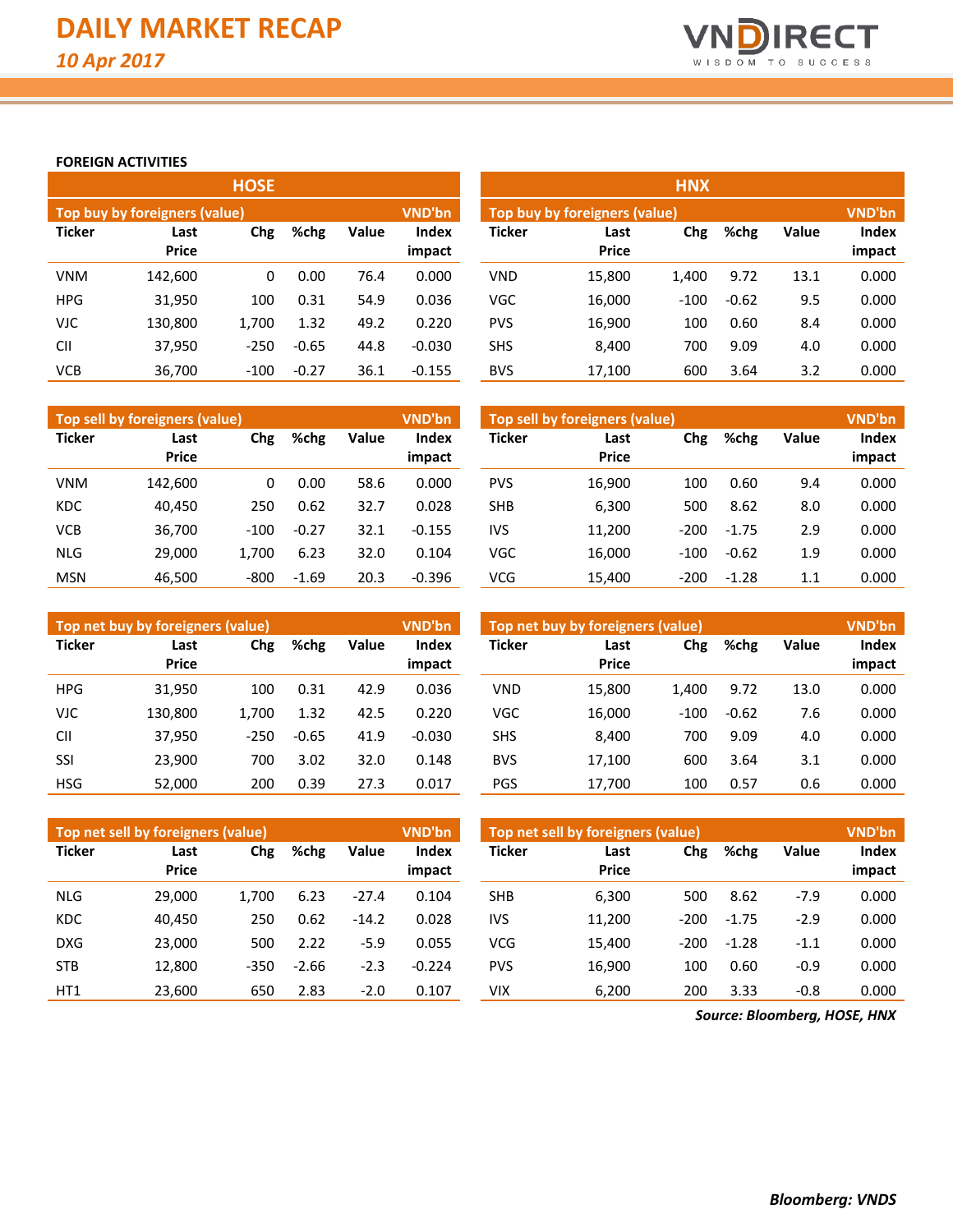

### **TOP 70 MARKET CAPS SNAPSHOT ON HOSE**

| No.            | <b>Ticker</b> | <b>Price</b> |        | Price change (%) |         | <b>Mkt. Cap</b> | Outs. Vol. | <b>Float ratio</b> | Avail. Fll | Ave. daily vol. |             | <b>EPS</b>     |         | P/E              | P/B              | <b>ROE</b> | <b>ROA</b>     |
|----------------|---------------|--------------|--------|------------------|---------|-----------------|------------|--------------------|------------|-----------------|-------------|----------------|---------|------------------|------------------|------------|----------------|
|                |               | <b>VND</b>   | 1M     | 3M               | 6M      | <b>US\$mln</b>  | Mln'shs    | %                  | %          | (30 days-shs)   | <b>T12M</b> | <b>Diluted</b> | 1Y Gr.  | $\boldsymbol{x}$ | $\boldsymbol{X}$ | %          | $\frac{9}{6}$  |
| 1              | <b>VNM VM</b> | 142,600      | 9.8    | 13.1             | 1.8     | 9,131           | 1,451      | 57.8               | 45.7       | 883,812         | 5,832       | 5,831          | 19.9    | 24.5             | 9.3              | 39.3       | 32.9           |
| $\overline{2}$ | <b>SAB VM</b> | 209,000      | $-0.9$ | 2.2              | N/A     | 5,913           | 641        | 10.4               | 39.2       | 35,990          | 6,978       | 6,978          | 43.5    | 30.0             | 11.8             | 36.7       | 21.9           |
| 3              | <b>VCB VM</b> | 36,700       | $-2.1$ | $-4.4$           | $-2.1$  | 5,825           | 3,598      | 100.0              | 9.2        | 1,123,150       | 1,566       | 1,566          | 6.0     | 23.4             | 2.8              | 12.1       | 0.9            |
| $\overline{4}$ | <b>VIC VM</b> | 42,400       | $-4.1$ | $-1.2$           | 0.7     | 4,934           | 2,638      | 52.3               | 19.0       | 897,646         | 648         | 709            | 51.6    | 65.5             | 4.2              | 6.3        | 1.0            |
| 5              | <b>GAS VM</b> | 56,900       | 2.0    | $-5.2$           | $-15.7$ | 4,803           | 1,913      | 4.2                | 46.4       | 744,848         | 3,673       | 3,548          | $-18.8$ | 15.5             | 2.8              | 17.5       | 12.4           |
| 6              | <b>ROS VM</b> | 169,100      | $-1.2$ | 42.1             | 274     | 3,208           | 430        | 27.2               | 48.0       | 4,002,858       | 1,136       | 1,136          | N/A     | 148.9            | 14.9             | 11.7       | 7.4            |
| 7              | CTG VM        | 17,900       | $-1.6$ | 5.9              | 4.7     | 2,940           | 3,723      | 15.8               | 0.0        | 1,373,565       | 1,836       | 1,457          | 20.6    | 9.7              | 1.1              | 11.8       | 0.8            |
| $\bf 8$        | <b>BID VM</b> | 17,000       | 2.7    | 5.6              | 1.5     | 2,564           | 3,419      | 4.7                | 28.8       | 3,638,589       | 1,802       | 1,802          | 25.6    | 9.4              | 1.4              | 14.7       | 0.7            |
| 9              | MSN VM        | 46,500       | 11.4   | 9.5              | 2.1     | 2,335           | 1,138      | 32.7               | 17.9       | 685,415         | 2,482       | 1,641          | 86.5    | 18.7             | 3.5              | 17.5       | 3.9            |
| 10             | <b>VJC VM</b> | 130,800      | $-0.2$ | N/A              | N/A     | 1,860           | 322        | 61.0               | 4.6        | N/A             | 8,726       | 8,726          | $-24.9$ | 15.0             | 8.7              | 68.7       | 14.3           |
| 11             | <b>NVL VM</b> | 70,500       | 3.7    | 19.5             | N/A     | 1,833           | 589        | 33.8               | 37.8       | 1,003,360       | 3,396       | 3,059          | N/A     | 20.8             | 4.6              | 23.1       | 5.3            |
| 12             | <b>BVH VM</b> | 59,500       | 0.7    | $-2.1$           | $-17.0$ | 1,786           | 680        | 29.1               | 24.2       | 348,485         | 1,922       | 1,980          | 19.4    | 31.0             | 3.1              | 10.1       | 2.0            |
| 13             | <b>HPG VM</b> | 31,950       | 13.8   | 9.3              | 22.3    | 1,782           | 1,264      | 50.7               | 12.9       | 4,954,347       | 4,773       | 4,775          | 82.3    | 6.7              | 2.0              | 35.3       | 22.5           |
| 14             | <b>MBB VM</b> | 15,300       | 6.3    | 11.7             | 8.2     | 1,156           | 1,713      | 49.8               | 0.0        | 1,063,117       | 1,716       | 1,715          | $-6.3$  | 8.9              | 1.0              | 12.1       | 1.2            |
| 15             | MWG VM        | 166,100      | $-1.7$ | 5.7              | 23.8    | 1,128           | 154        | 69.0               | 0.0        | 170,442         | 10,643      | 9,948          | 40.3    | 15.6             | 6.7              | 49.9       | 14.3           |
| 16             | <b>STB VM</b> | 12,800       | 22.5   | 42.2             | 36.6    | 1,019           | 1,804      | 92.7               | 15.7       | 5,948,290       | 207         | 207            | $-77.1$ | 62.0             | 1.0              | 1.6        | 0.1            |
| 17             | <b>FPT VM</b> | 47,000       | 2.2    | 2.2              | 7.8     | 957             | 462        | 73.4               | 0.0        | 1,002,250       | 3,926       | 3,925          | 2.9     | 12.0             | 2.3              | 19.9       | 7.1            |
| 18             | <b>BHN VM</b> | 90,000       | $-8.4$ | N/A              | N/A     | 920             | 232        | 100.0              | 31.6       | 9,711           | 3,128       | 3,128          | $-14.3$ | 28.8             | 4.0              | N/A        | N/A            |
| 19             | CTD VM        | 205,700      | 6.0    | 16.9             | 12.5    | 699             | 77         | 89.1               | 6.4        | 162,692         | 20,807      | 20,894         | 88.6    | 9.9              | 2.5              | 28.5       | 14.5           |
| 20             | EIB VM        | 11,950       | 9.6    | 24.5             | 14.9    | 648             | 1,229      | 75.6               | 0.7        | 275,464         | 251         | 251            | 661.5   | 47.6             | 1.1              | 2.3        | 0.2            |
| 21             | SSI VM        | 23,900       | 11.9   | 17.4             | 7.2     | 517             | 490        | 57.0               | 44.9       | 2,962,397       | 1,825       | 1,827          | 9       | 13               | 2                | 12.8       | $\overline{7}$ |
| 22             | <b>DHG VM</b> | 133,300      | 10.1   | 29.7             | 23.3    | 513             | 87         | 32                 | 0.0        | 96,477          | 7,349       | 7,035          | 22      | 18               | 4.1              | 24         | 19             |
| 23             | <b>HSG VM</b> | 52,000       | 10.1   | 2.0              | 40.5    | 451             | 197        | 54.0               | 20.2       | 1,379,530       | 9,238       | 7,350          | 120     | 6                | 2.5              | 41         | 14             |
| 24             | <b>DPM VM</b> | 23,600       | $-3.3$ | 2.4              | $-16.6$ | 407             | 391        | 35.2               | 28.6       | 966,841         | 2,584       | 61             | $-98.1$ | 9.1              | 1.1              | 12.2       | 11.0           |
| 25             | CII VM        | 37,950       | $-0.5$ | 19.3             | 27.3    | 404             | 241        | 54.7               | 12.4       | 2,220,880       | 3,228       | 3,191          | 10.1    | 11.8             | 2.6              | 23.6       | 6.7            |
| 26             | <b>BMP VM</b> | 200,000      | 7.5    | 8.2              | 4.2     | 401             | 45         | 61.8               | 0.3        | 97,808          | 13,796      | 13,796         | 21      | 14               | 4.0              | 29         | 24             |
| 27             | NT2 VM        | 31,400       | 4.7    | 14.2             | $-17.2$ | 399             | 288        | 27.9               | 26.9       | 355,994         | 3,718       | 3,701          | $-5.0$  | 8.4              | 1.8              | 22.0       | 8.8            |
| 28             | HT1 VM        | 23,600       | 17.1   | 15.1             | $-4.0$  | 397             | 382        | 20.0               | 39.7       | 391,672         | 2,131       | 2,131          | 10.1    | 11.1             | 1.7              | 16.9       | 6.9            |
| 29             | <b>HNG VM</b> | 11,600       | 24.1   | 85.3             | 108.6   | 393             | 767        | 29.5               | 48.4       | 2,104,663       | $-1,273$    | $-1,273$       | N/A     | N/A              | 0.9              | $-9.5$     | $-3.0$         |
| 30             | <b>KDC VM</b> | 40,450       | 8.4    | 12.8             | 9.9     | 367             | 206        | 49.8               | 39.4       | 595,851         | 5,668       | 5,624          | $-75.1$ | 7.1              | 1.4              | 20.7       | 15.0           |
| 31             | <b>REE VM</b> | 26,600       | $-1.5$ | 9.9              | 28.2    | 364             | 310        | 48.3               | 0.0        | 1,219,757       | 3,525       | 3,526          | 27.9    | 7.5              | 1.2              | 16.2       | 10.4           |
| 32             | <b>PVD VM</b> | 19,850       | $-6.1$ | $-6.4$           | $-19.7$ | 335             | 383        | 98.6               | 22.3       | 2,005,556       | 260         | 201            | $-94.7$ | 75.2             | 0.6              | 0.9        | 0.5            |
| 33             | PNJ VM        | 76,000       | $-3.3$ | 8.9              | 3.8     | 330             | 98         | 66.7               | 0.0        | 87,785          | 4,383       | 4,383          | 671.7   | 17.3             | 5.0              | 30.6       | 13.7           |
| 34             | <b>HAG VM</b> | 9,190        | 10.2   | 76.1             | 79.1    | 320             | 790        | 54.2               | 35.7       | 8,773,586       | $-1,279$    | $-1,291$       | N/A     | N/A              | 0.5              | $-7.2$     | $-2.0$         |
| 35             | <b>KBC VM</b> | 15,050       | 3.8    | 5.6              | $-17.8$ | 312             | 470        | 72.6               | 17.3       | 2,894,523       | 1,188       | 1,188          | $-11.4$ | 12.7             | 0.9              | 7.5        | 3.9            |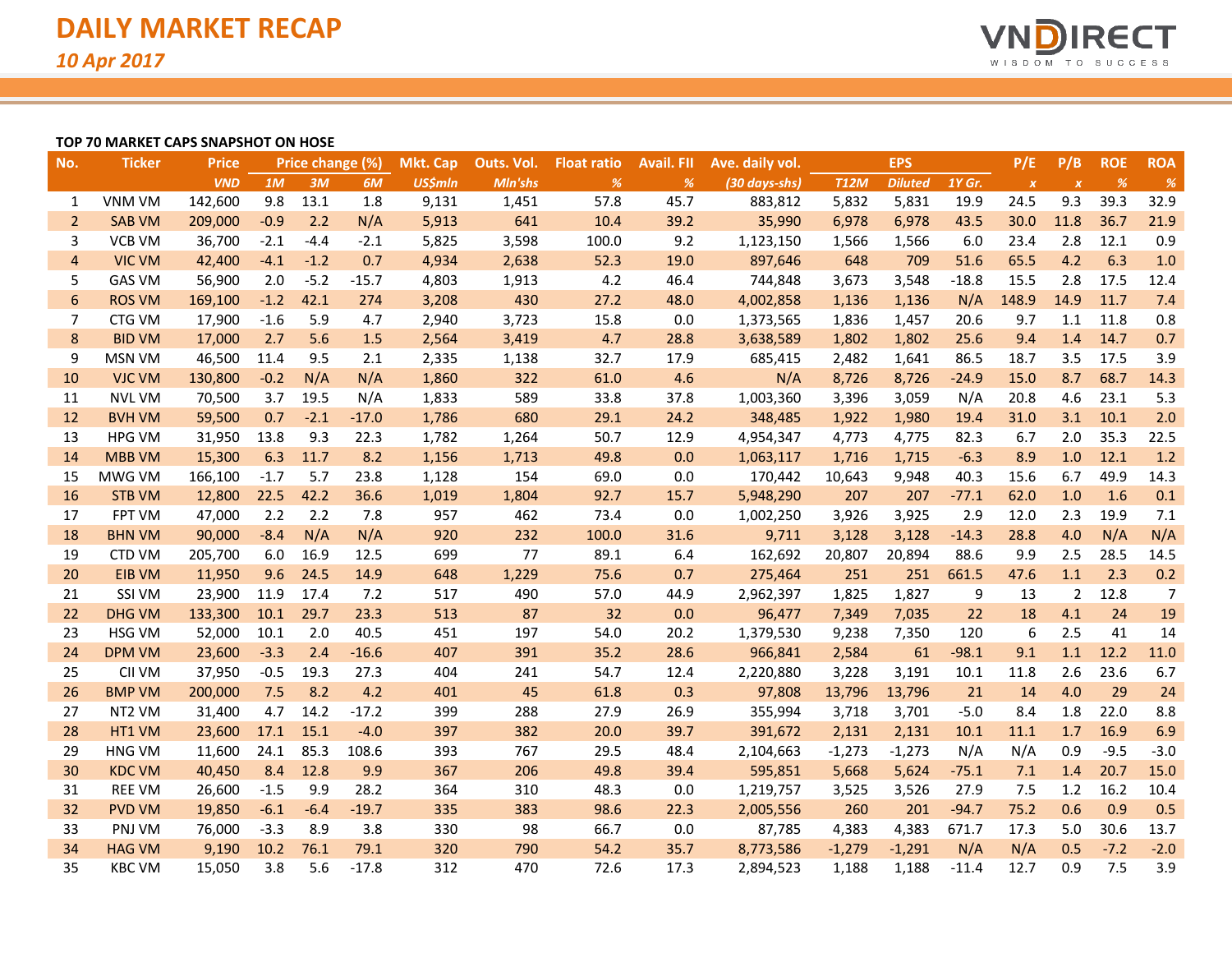

|     |               |              |         |                  |         |                |            |                    |                   |                           |             | (Continued)    |         |                  |                           |              |             |
|-----|---------------|--------------|---------|------------------|---------|----------------|------------|--------------------|-------------------|---------------------------|-------------|----------------|---------|------------------|---------------------------|--------------|-------------|
| No. | <b>Ticker</b> | <b>Price</b> |         | Price change (%) |         | Mkt. Cap       | Outs. Vol. | <b>Float ratio</b> | <b>Avail. FII</b> | Ave. daily vol.           |             | <b>EPS</b>     |         | P/E              | P/B                       | <b>ROE</b>   | <b>ROA</b>  |
|     |               | <b>VND</b>   | 1M      | 3M               | 6M      | <b>US\$mln</b> | Mln'shs    | %                  | %                 | $(30 \, days\text{-}shs)$ | <b>T12M</b> | <b>Diluted</b> | 1Y Gr.  | $\boldsymbol{X}$ | $\boldsymbol{\mathsf{x}}$ | %            | %           |
| 36  | <b>TCH VM</b> | 17,950       | 11.1    | 6.8              | $-10.0$ | 287            | 363        | 52.5               | 49.0              | 931,345                   | N/A         | N/A            | N/A     | N/A              | 1.5                       | N/A          | N/A         |
| 37  | <b>SBT VM</b> | 25,200       | 4.8     | 1.2              | 6.7     | 281            | 253        | 51.4               | 42.1              | 1,409,583                 | 1,051       | 1,148          | 29.3    | 24.0             | 2.2                       | 9.2          | 4.5         |
| 38  | <b>GMD VM</b> | 33,400       | $-9.7$  | 22.1             | 22.3    | 264            | 179        | 95.6               | 0.0               | 871,230                   | 2,043       | 1,957          | $-10.3$ | 16.4             | 1.2                       | 7.1          | 4.0         |
| 39  | DXG VM        | 23,000       | 23.7    | 85.5             | 90.1    | 257            | 253        | 81.0               | 20.4              | 4,190,385                 | 2,536       | 2,887          | 29.6    | 9.1              | 1.8                       | 22.3         | 11.8        |
| 40  | <b>KDH VM</b> | 24,750       | 6.2     | 25.6             | 15.7    | 256            | 234        | 49.8               | 1.9               | 131,796                   | 1,615       | 1,615          | 0.7     | 15.3             | 1.7                       | 11.3         | 4.6         |
| 41  | DCM VM        | 10,400       | $-7.1$  | 9.5              | $-5.5$  | 243            | 529        | 24.3               | 45.2              | 720,610                   | 1,171       | 1,171          | N/A     | 8.9              | 0.9                       | 10.3         | 4.5         |
| 42  | <b>PPC VM</b> | 17,000       | 0.6     | 0.0              | 18.5    | 239            | 318        | 15.0               | 33.3              | 76,503                    | 1,707       | 1,706          | $-3.2$  | 10.0             | 1.0                       | 10.0         | 5.0         |
| 43  | <b>HBC VM</b> | 55,000       | 9.6     | 75.2             | 87.4    | 232            | 95         | 77.8               | 26.5              | 2,390,325                 | 5,883       | 6,056          | 624.5   | 9.3              | 3.2                       | 41.2         | 6.1         |
| 44  | <b>FLC VM</b> | 8,160        | 2.6     | 58.8             | 41.7    | 230            | 638        | 68.3               | 41.7              | 28,505,720                | 1,735       | 1,730          | $-11.4$ | 4.7              | 0.6                       | 13.5         | 7.1         |
| 45  | <b>VHC VM</b> | 55,800       | 7.9     | $-4.5$           | $-0.4$  | 227            | 92         | 32.0               | 70.9              | 173,258                   | 5,819       | 6,008          | 83.5    | 9.6              | 2.2                       | 24.1         | 12.2        |
| 46  | <b>BIC VM</b> | 39,750       | 1.9     | 1.9              | 6.9     | 206            | 117        | 99.7               | 1.5               | 5,086                     | 1,095       | 1,083          | $-27.2$ | 36.3             | 2.3                       | 6.3          | 2.9         |
| 47  | LGC VM        | 24,000       | $-31.2$ | $-6.3$           | 4.3     | 204            | 193        | N/A                | 4.0               | 2,716                     | 1,698       | 1,698          | $-49.5$ | 14.1             | 1.9                       | 13.3         | 4.2         |
| 48  | <b>VCF VM</b> | 170,000      | 0.0     | $-5.0$           | 17.2    | 199            | 27         | 30.7               | 19.3              | 152                       | 14,294      | 14,450         | 30.0    | 11.9             | 2.1                       | 19.4         | 13.4        |
| 49  | <b>PDR VM</b> | 22,000       | 56.6    | 67.9             | 67.9    | 196            | 202        | 38.3               | 47.5              | 1,012,648                 | 1,136       | 1,136          | 28.1    | 19.4             | 1.8                       | 9.8          | 2.9         |
| 50  | <b>HCM VM</b> | 34,000       | 7.8     | 21.4             | 17.6    | 194            | 130        | 39.5               | 0.0               | 654,252                   | 2,395       | 2,395          | 49.9    | 14.2             | 1.8                       | 13.0         | 9.1         |
| 51  | PAN VM        | 42,050       | $-3.3$  | 1.8              | $-11.5$ | 190            | 102        | 59.8               | 53.9              | 7,121                     | 2,548       | 2,538          | 0.0     | 17               | 1.9                       | 11           | 7           |
| 52  | <b>NLG VM</b> | 29,000       | 14.2    | 28.9             | 31.8    | 182            | 142        | 56.0               | 4.3               | 452,156                   | 2,484.7     | 2,149          | 70.0    | 11.7             | 1.6                       | 14.3         | 6.1         |
| 53  | <b>TLG VM</b> | 106,000      | 1.9     | 7.5              | 1.0     | 179            | 38         | 25.6               | 20.8              | 7,066                     | 5,828       | 5,506          | 24.8    | 18.2             | 4.4                       | 25.6         | 17.9        |
| 54  | <b>TRA VM</b> | 117,200      | 0.6     | 4.2              | $-5.5$  | 179            | 35         | 58.1               | 1.2               | 11,902                    | 6,097       | 6,097          | 29.0    | 19               | 4.4                       | 23           | 16          |
| 55  | <b>GTN VM</b> | 15,850       | $-27.3$ | $-11.2$          | $-16.6$ | 175            | 250        | 20.5               | 49.4              | 1,402,847                 | 88          | 97             | $-87.3$ | 181              | 1.4                       | $\mathbf{1}$ | $\mathbf 1$ |
| 56  | <b>PVT VM</b> | 13,300       | 4.7     | 13.2             | $-5.7$  | 165            | 281        | 48.9               | 25.0              | 802,100                   | 1,321       | 1,321          | 12.9    | 10.1             | 1.0                       | 10.7         | 4.4         |
| 57  | DRC VM        | 30,850       | $-5.8$  | $-3.0$           | $-22.3$ | 162            | 119        | 39.4               | 18.1              | 332,599                   | 3,326       | 3,680          | 1.6     | 9.3              | 2.3                       | 24.3         | 13.3        |
| 58  | <b>BHS VM</b> | 12,250       | 7.5     | 14.5             | $-6.0$  | 161            | 298        | 72.1               | 41.2              | 1,764,081                 | 1,455       | 1,546          | 30.6    | $\boldsymbol{8}$ | 0.9                       | 12           | 5           |
| 59  | CAV VM        | 63,200       | 11.5    | 7.8              | 10.0    | 161            | 58         | 51.4               | 45.4              | 48,783                    | 4,380       | 4,380          | 43.2    | 14               | 4.9                       | 30           | 11          |
| 60  | <b>PGD VM</b> | 38,700       | 1.8     | $-2.9$           | $-14.2$ | 154            | 90         | 49.5               | 45.6              | 43,658                    | 2,438       | 2,313          | $-37.5$ | 16               | 2.5                       | 17           | 8           |
| 61  | ASM VM        | 15,500       | $-4.6$  | 4.4              | $-1.9$  | 150            | 220        | 83.0               | 45.7              | 1,539,919                 | 967.2       | 967            | 57      | 16.0             | 1.3                       | 8.4          | 4.8         |
| 62  | <b>ITA VM</b> | 3,490        | $-17.3$ | $-14.9$          | $-23.3$ | 144            | 938        | 69.3               | 37.9              | 13,648,270                | 60.1        | 57             | $-65.7$ | 58.0             | 0.3                       | 0.5          | 0.4         |
| 63  | <b>VSH VM</b> | 15,700       | 0.0     | 0.6              | 0.0     | 143            | 206        | 69.3               | 34.0              | 42,027                    | 1,236       | 1,251          | 5.1     | 12.7             | 1.1                       | 9.1          | 4.6         |
| 64  | <b>POM VM</b> | 16,850       | 19.5    | 105.5            | 100.6   | 139            | 186        | 83.6               | 42.8              | 25,121                    | 1,614       | 1,618          | 993     | 10.4             | 1.2                       | 11.9         | 4.2         |
| 65  | DMC VM        | 87,000       | 9.4     | 24.3             | 10.1    | 133            | 35         | 46.3               | 39.2              | 68,529                    | 4,857       | 4,851          | 44.2    | 17.9             | 3.4                       | 20.1         | 16.5        |
| 66  | <b>NKG VM</b> | 44,500       | 19.6    | 18.7             | 19.6    | 130            | 66         | 26.4               | 19.5              | 303,427                   | 10,288      | 11,114         | 317.7   | 4.3              | 1.9                       | 46.8         | 10.5        |
| 67  | CHP VM        | 22,950       | 2.0     | 9.3              | 10.9    | 128            | 126        | 20.0               | 45.6              | 24,077                    | 2,045       | 2,046          | $-17.6$ | 11.2             | 1.7                       | 15.6         | 8.1         |
| 68  | PC1 VM        | 38,000       | $-1.8$  | 6.1              | N/A     | 126            | 75         | 100.0              | 24.4              | 270,834                   | 4,064       | 4,064          | $-55.7$ | 9.3              | 1.5                       | 18.8         | 7.9         |
| 69  | PTB VM        | 132,100      | -4.6    | 12.4             | 11.0    | 126            | 22         | 59.5               | 38.3              | 64,899                    | 10,668      | 10,636         | 58.8    | 12.4             | 3.7                       | 35.7         | 17.4        |
| 70  | <b>DVP VM</b> | 69,500       | $-3.5$  | $-2.8$           | $-4.7$  | 123            | 40         | 19.9               | 33.5              | 2,532                     | 7,171       | 7,170          | 2.0     | 9.7              | 3.0                       | 31.0         | 26.3        |

*Source: Bloomberg*